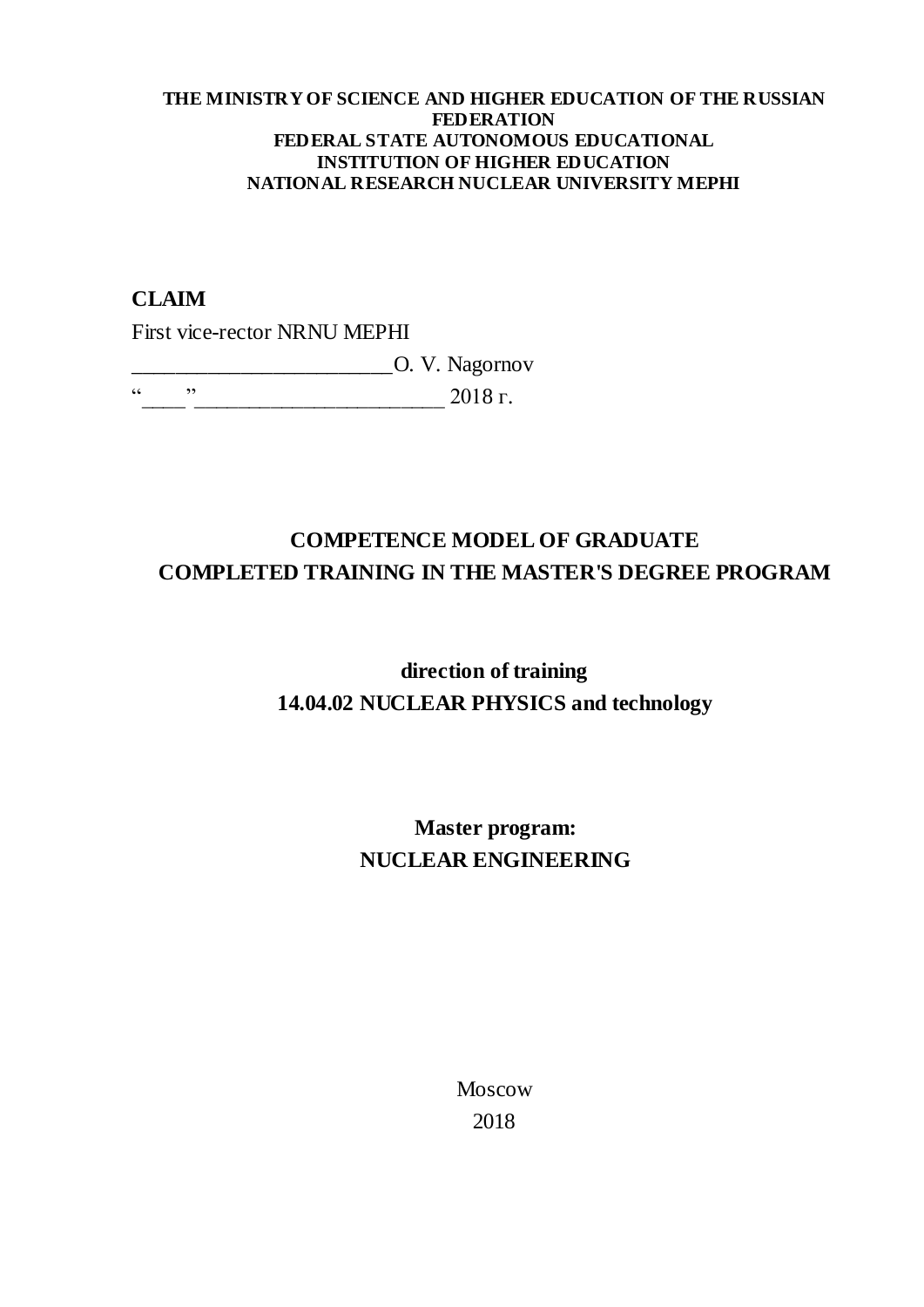### **1. The GENERAL PROVISIONS**

1.1. The Competence model complies with the requirements of the OS in the NRNU MEPHI in 14.04.02 "Nuclear physics and technology".

1.2. The main users of the competency models are:

1.2.1 Combining professionals and employers in the sphere of professional activity.

1.2.2 faculty teaching teams of higher educational institutions responsible for high quality development, effective implementation and updating of the basic education programmes, taking into account the achievements of science, technology and the social sphere in this training.

1.2.3 students were acquiring educational program of the University aimed at shaping skills.

1.2.4 Vice-rectors, responsible within its competence for the quality of graduates.

1.3. the Competence model is the basis for designing the contents of the master program "Nuclear Engineering".

### **2 GLOSSARY**

In this document, the terms and definitions are used in accordance with the Law "on education", federal law "on higher and postgraduate vocational education", as well as with the international instruments in the field of higher education:

*type of professional activity* -methods, techniques, the nature of the impact on the object of professional activity to his change, transformation;

*the competence of the* -ability to apply knowledge, skills and personal qualities for successful activity in a certain area;

*direction of preparation-* the totality of educational programmes at various levels in the same occupational field;

*the object of professional activity* -system objects, phenomena, processes that sent impact;

*the scope of professional activities* -a set of objects of professional activity in their scientific, social, economic, productive unwinding;

*the basic education programme (OOP)* -a set of educational-methodological documentation that includes curriculum, work programmes, training courses,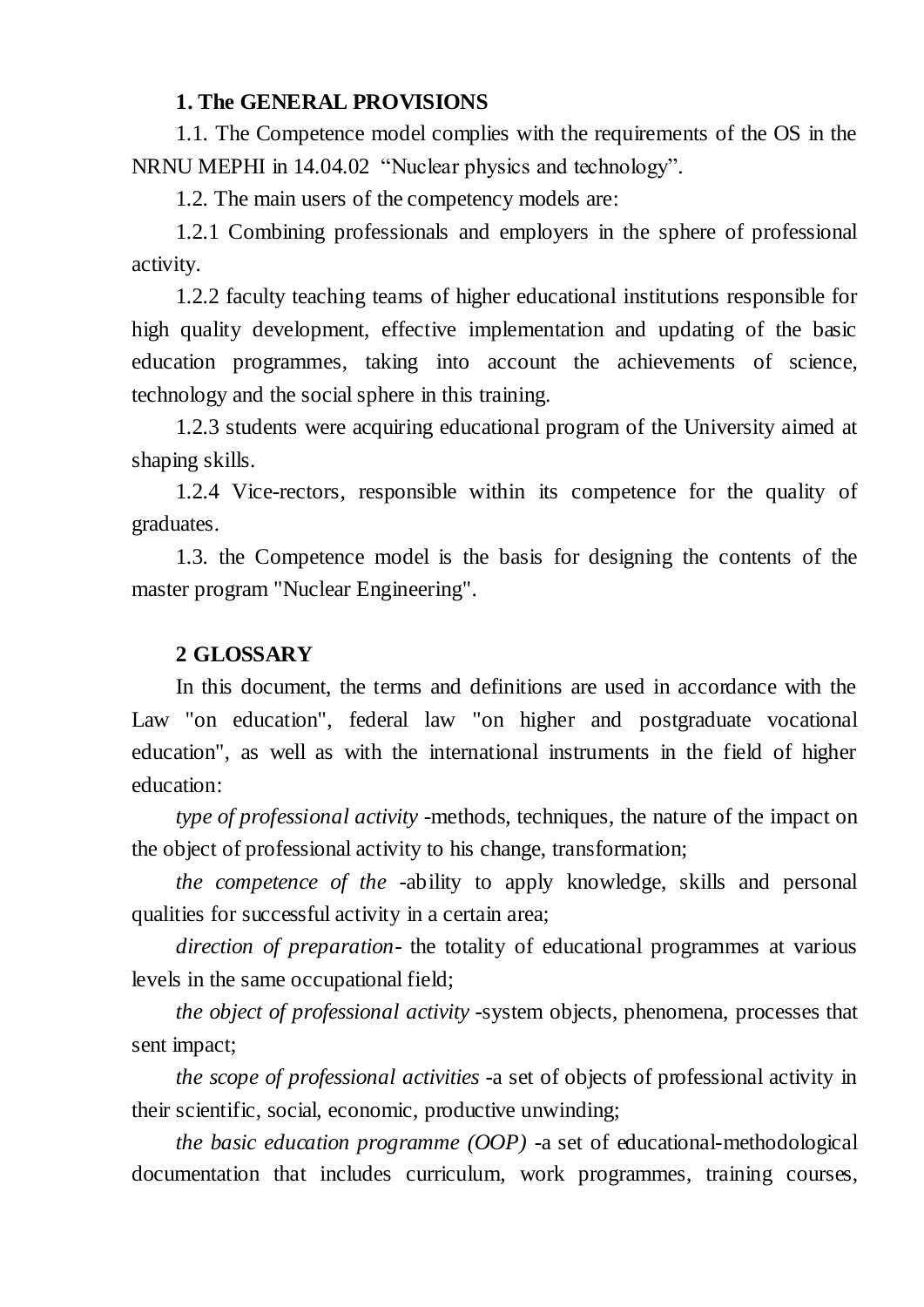subjects, subjects (modules) and other materials that provide education and training quality of students, as well as training programs and production practices, academic calendar timetable and methodical materials, to ensure the implementation of appropriate educational technology;

*learning outcomes* -learned knowledge, skills and competencies mastered;

This document uses the following abbreviations:

HE-Higher education;

CM-the competence model;

UC (УК)-Universal competences;

GPC (ОПК)-general professional competences;

PC ( $\Pi$ K)- professional competence;

PC (ПК-1.\_) - professional competence master's programm

### **3. COMPETENCE MODEL**

3.1. the purpose of higher education in 14.04.02-nuclear physics and technology "master's program" Nuclear Engineering "in the field of education and upbringing of the person:

3.1.1. the purpose of education higher education in 14.04.02-nuclear physics and technology "master's program" Nuclear Engineering "is:

-training in the field of Humanities, economics, mathematical knowledge, as well as training in scientific knowledge;

-higher professional education to enable graduates profiled successfully work in the sphere of activities related to the design, analysis and evaluation of safety, economy, modern and future nuclear power installations, have sufficient system of analytical skills project management skills.

3.1.2. In the field of education the purpose of higher education is personality formation of socio-personal qualities of the graduates: commitment, communication, communicative and leadership qualities to work in creative teamwork, responsibility for the final result of their professional activities, enhancing the overall culture of professional activity.

3.2. Scope of professional activity of graduates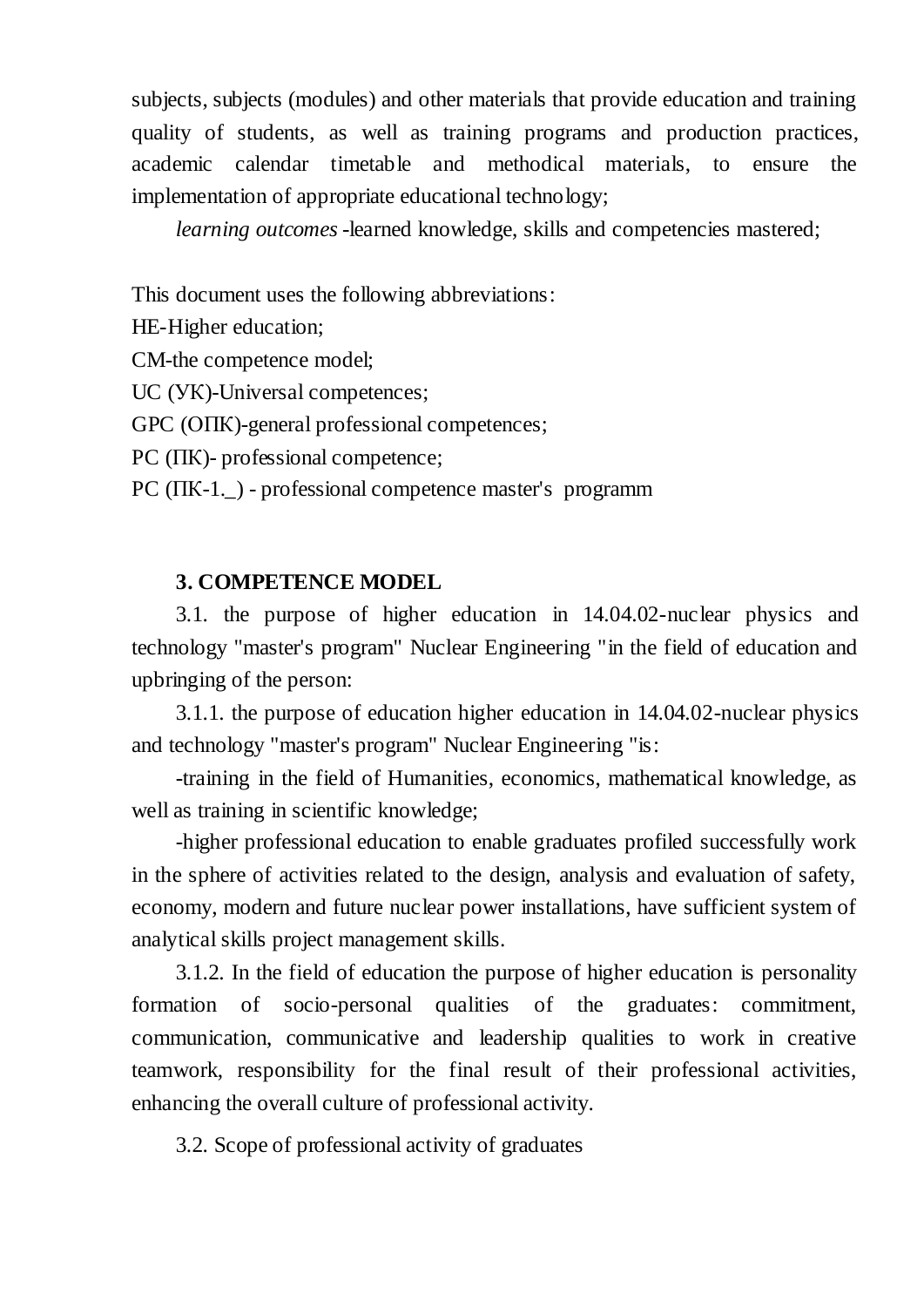Area of professional activity of graduates in 14.04.02-nuclear physics and technology "master's program" Nuclear Engineering "includes:

studies, expert evaluation, design and technology, aimed at registration and processing of information, theory, creation and use of plants and systems in the field of Physics of nuclei, particles, nuclear installations, distribution and interaction of radiation with objects of animate and inanimate nature, ensuring nuclear and radiation safety, the safety of nuclear materials and facilities.

3.3. Objects of professional activity of graduates.

The objects of professional activity of graduates in 14.04.02-nuclear physics and technology "master's program" Nuclear Engineering "are:

atomic nucleus, elementary particles, nuclear reactors, nuclear materials, reactors, nuclear materials and their security systems, automatic control system of nuclear-physical installations, radiative forcing of ionizing radiation on man and the environment Wednesday, mathematical models for theoretical and experimental studies of the phenomena and regularities in the field of Physics of nuclear reactors, distribution and interaction of radiation with objects of animate and inanimate nature, ensuring the security of nuclear materials, facilities and installations of Atomic Energy and industry.

3.4. Types of professional activity of graduates:

- Research;

-Design;

- expertise*;*

-technological;

-organization and management;

- pedagogical;

- innovation.

3.5. the objectives of professional activity of graduates in 14.04.02-nuclear physics and technology "master's program" Nuclear Engineering ":

3.5.1. research activities:

-development of methods for the registration of ionizing radiations and methods for measuring the quantitative characteristics of nuclear materials;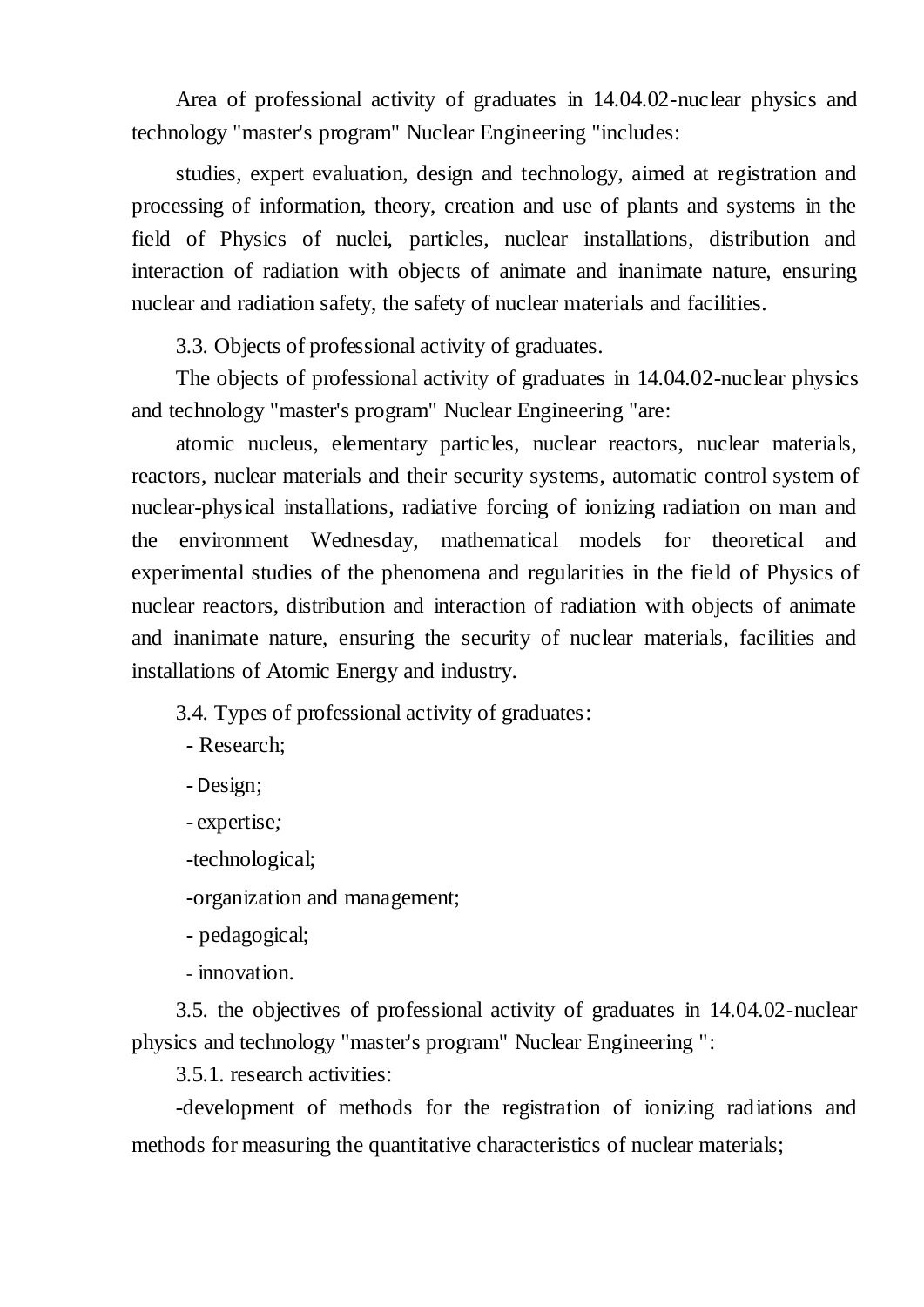-creating theoretical models of interaction between neutrons and ionizing radiation with matter;

-creation of mathematical models describing processes in nuclear reactors;

-development of methods for increasing the safety of nuclear installations and materials;

3.5.2. Design activities:

-formation of project objectives (programs) to address the challenges of criteria and indicators of achievement, building structure their relationships, identifying priorities for solving tasks, taking into account all aspects of the work;

-development of generalized solutions of this problem, an analysis of these options, forecasting consequences, finding compromise solutions in the face of mnogokriterial′nosti, uncertainty, planning of the project;

-the use of information technologies in the development of new plants and products;

-drafting of technical specifications, standards and technical descriptions of new installations and products;

3.5.3. Expertise activities:

technical analysis and settlement-theoretical consideration of their conformity with the requirements of the legislation in the field of industry, environment and security and other normative acts;

-assessment of conformity of the proposed decision reached world level.

3.5.4. Technological activities:

-development of methods of conducting nuclear physics experiments;

-development of nuclear installations and technologies with high efficiency, safety and security.

3.5.5. Organization and management:

-Organization of the work of performers, performing acceptance decisions under conditions of the spectrum of opinion, determine the order of execution of works;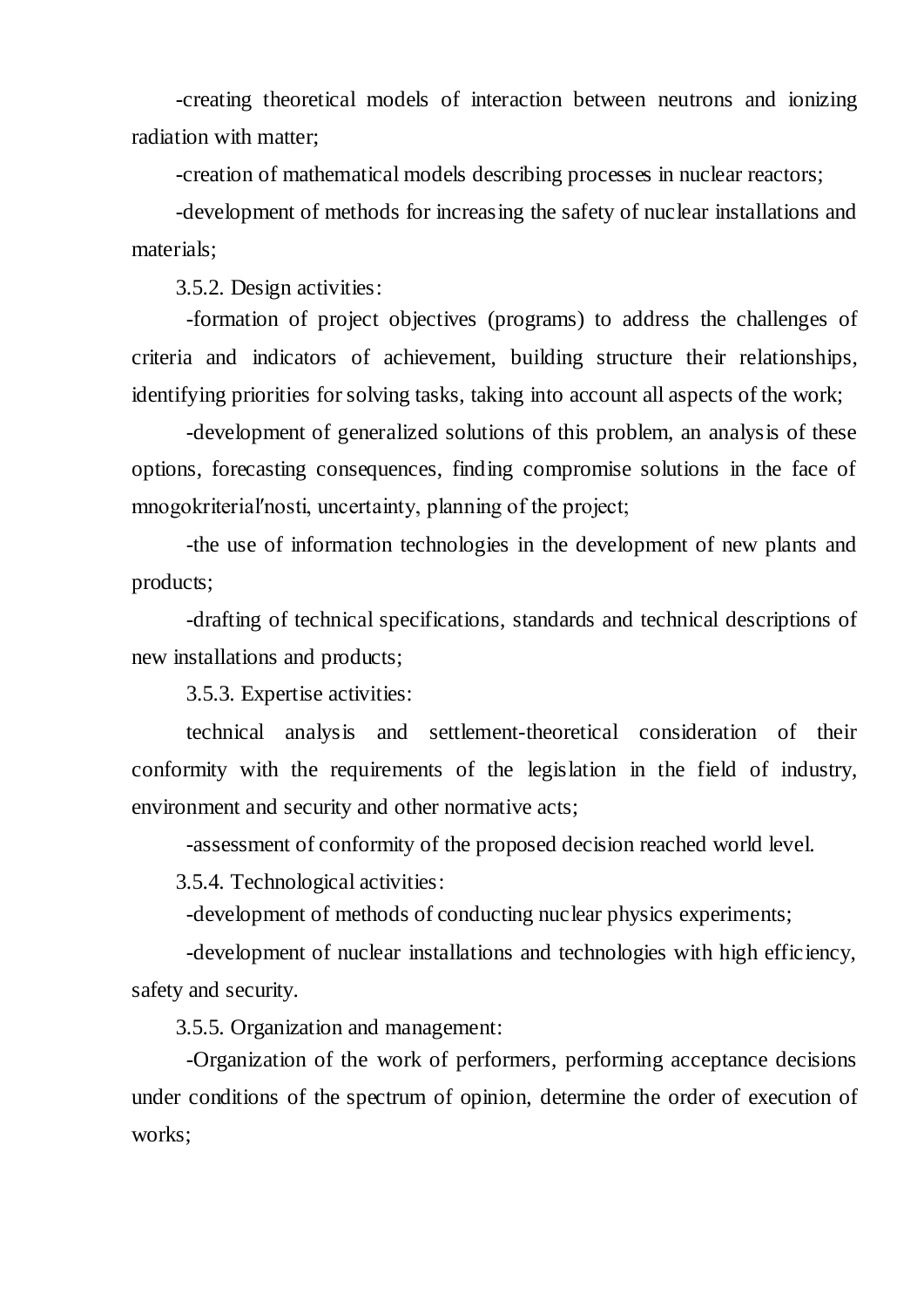-search for optimal solutions tailored to the requirements of quality, reliability and value, as well as the timing of performance, safety and environmental protection Wednesday;

-preparation of applications for patents, inventions and industrial designs and the valuation of intellectual activity;

-Organization of work on 17,314 developing draft standards and certificates;

-Organization of work for the implementation of the supervision in the manufacture, installation, commissioning, testing and commissioning of manufactured devices and installations;

-participation in marketing and business plans and implementing release promising and competitive capable devices and installations;

-development of plans and programmes at the enterprise innovation, coordinating personnel for the integrated innovative issues.

3.6. as a result of the development of the programme "Nuclear Physics and technology" Magistracy in preparation of 14.04.02 graduate receives qualification (degree of) master and must possess the following competencies:

3.6.1 Universal competitions:

UK-1 Able to carry out critical analysis of problem situations based on a systematic approach, develop a strategy for action.

UK-2 Able to manage the project at all stages of its life cycle.

UK-3 Able to organize and manage the work of the team, developing a team strategy to achieve the goal

UK-4 Able to apply modern communication technologies, including those in a foreign language (s), for academic and professional interaction.

UK-5 Is able to analyze and take into account the diversity of cultures in the process of intercultural interaction.

UK-6 Able to identify and implement the priorities of their own activities and ways to improve them based on self-assessment.

3.6.2. General professional competences: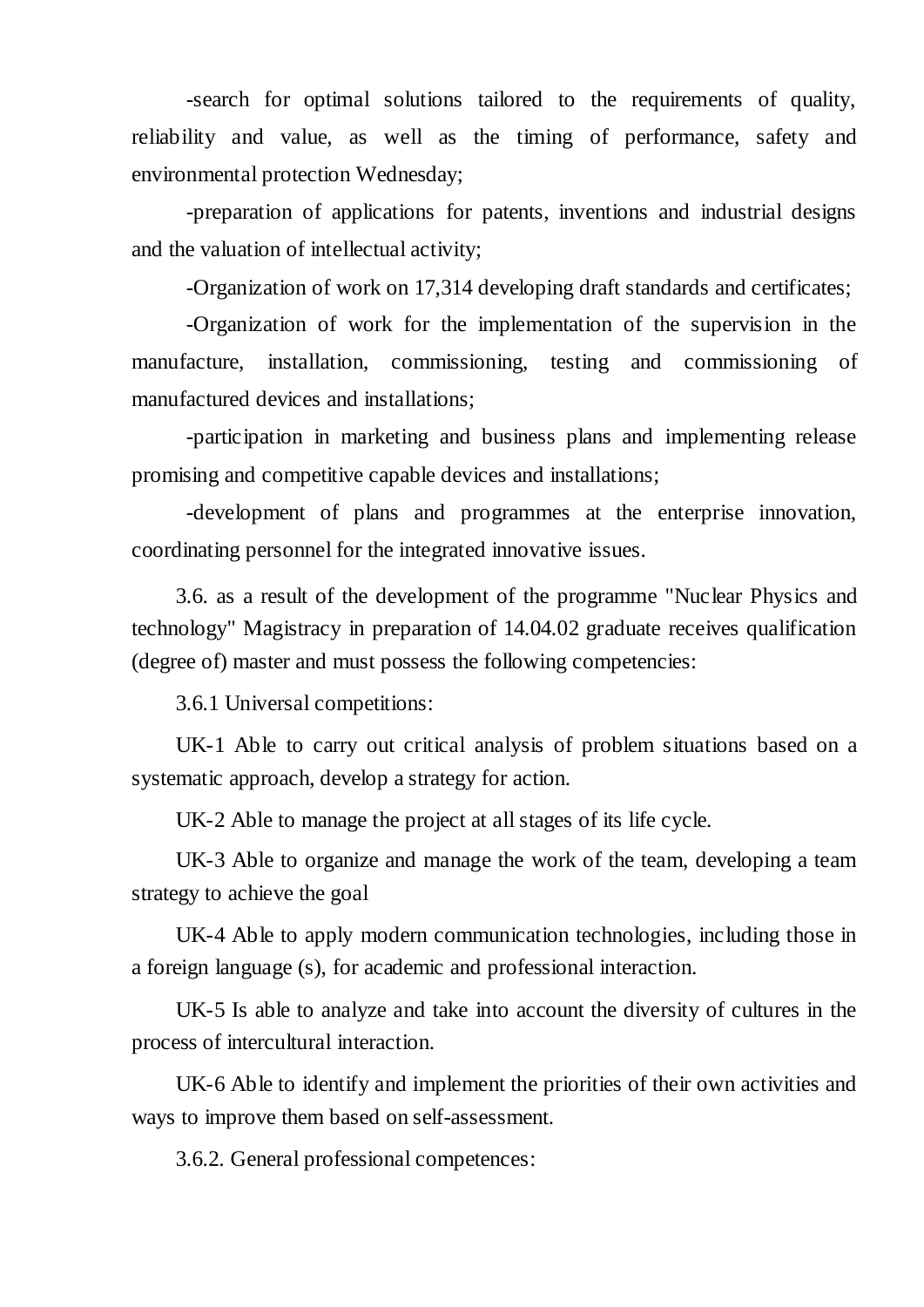GPC-1. Able to formulate goals and objectives of the study, select evaluation criteria, identify priorities for solving problems

GPC-2. Able to apply modern research methods, evaluate and present the results of the work performed

GPC-3. Able to format research results in the form of articles, reports, research reports and presentations using computer typesetting systems and office software packages.

3.6.3. Professional competence:

Organizational and managerial activity:

PC-1 the ability to develop work plans and innovation activities of production units, carry out feasibility studies of innovative projects

PC-2 the ability to use in practical activities the basic concepts in the field of intellectual property, to search for sources of patent information

Scientific research activity:

PC-3 the ability to assess the prospects for the development of the nuclear industry, to use its modern achievements and advanced technologies in research activities

PC-4 the ability to independently perform experimental and theoretical studies to solve scientific and industrial problems.

Design activity:

PC-5 the ability to calculate and design physical installations and devices using modern information technology

PC-6 the ability to assess the risk and determine the safety measures for new installations and technologies, to compose and analyze scenarios of potential accidents, to develop methods to reduce the risk of their occurrence

Pedagogical activity:

PC-7 Capability of mastering the basics of pedagogical and educational work

PC-8 the ability to use teaching materials, laboratory equipment and software for lectures, practical and laboratory classes

Industrial-technological activity: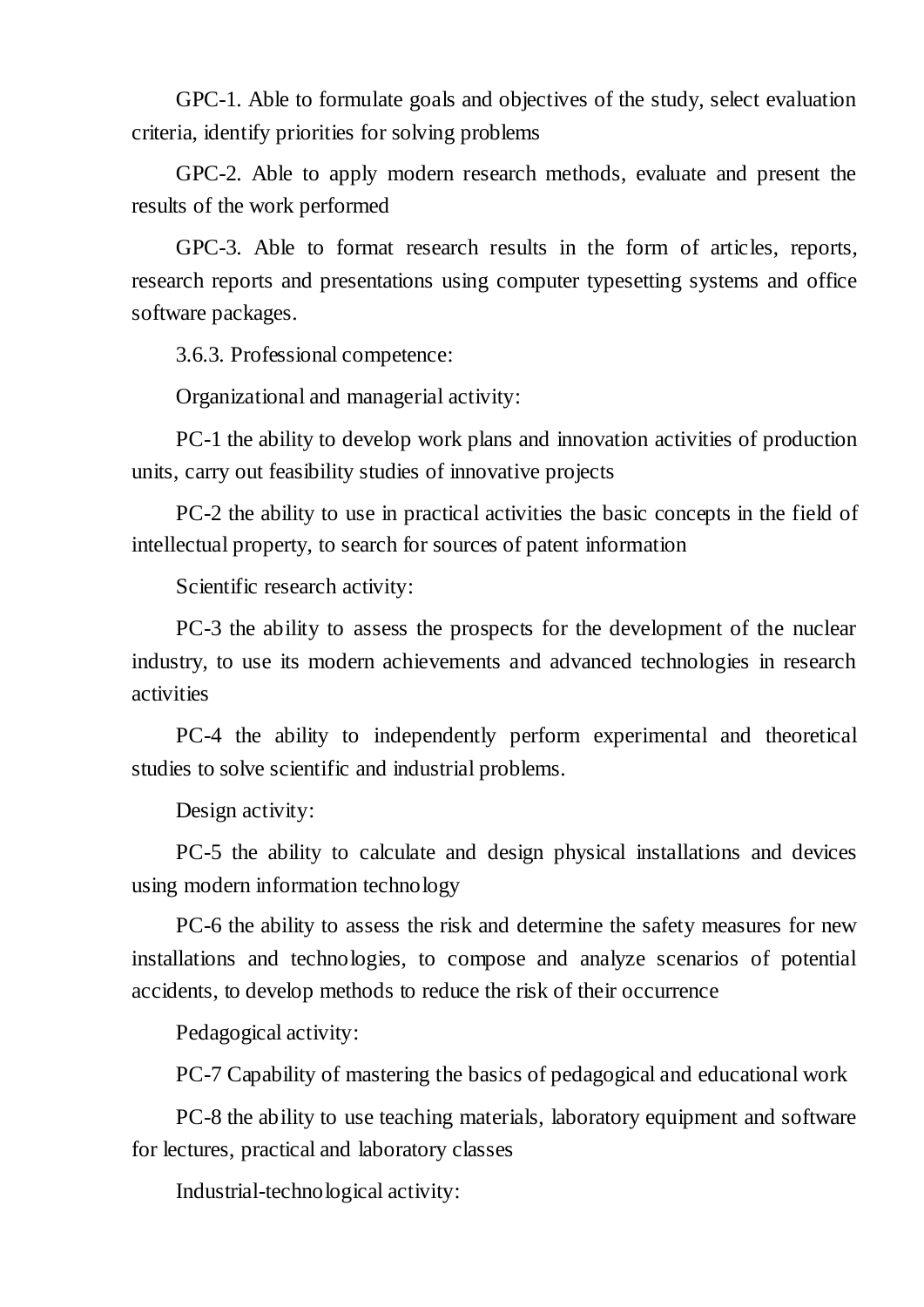PC-9 the ability to operate, test and repair modern physical installations, perform technical and economic calculations

PC-10 the ability to solve engineering-physical and economic problems using application packages

Expert activity:

PC-11 Capability of analyzing technical and theoretical design, taking into account their compliance with the requirements of laws in the field of industry, ecology, technical, radiation and nuclear safety and other regulatory acts

PC-12 the ability to objectively evaluate the proposed solution or project in relation to the modern world level, prepare an expert conclusion

innovation activity:

PC-13 the ability to design, create and introduce new products and systems and apply theoretical knowledge in real engineering practice

3.6.4. professional special competence:

PC -1.1 the ability to design, create and introduce new products and systems and apply theoretical knowledge in real engineering practice

PC -1.2 The ability to create theoretical and mathematical models describing neutron-physical processes in nuclear power plants

PC -1.3 Ability to use technical means for calculating and measuring the basic physical characteristics of nuclear reactors and power plants

PC -1.4 Ability to analyze safety and further improve nuclear installations

PC -1.5 Ability to system analysis of the effectiveness and competitiveness of nuclear power plants created

PC -1.6 The ability to independently solve problems related to the management of neutron-physical parameters and the operation of nuclear power plants

PC -1.7 Ability to use modern achievements and advanced technologies to improve existing and develop promising NPI